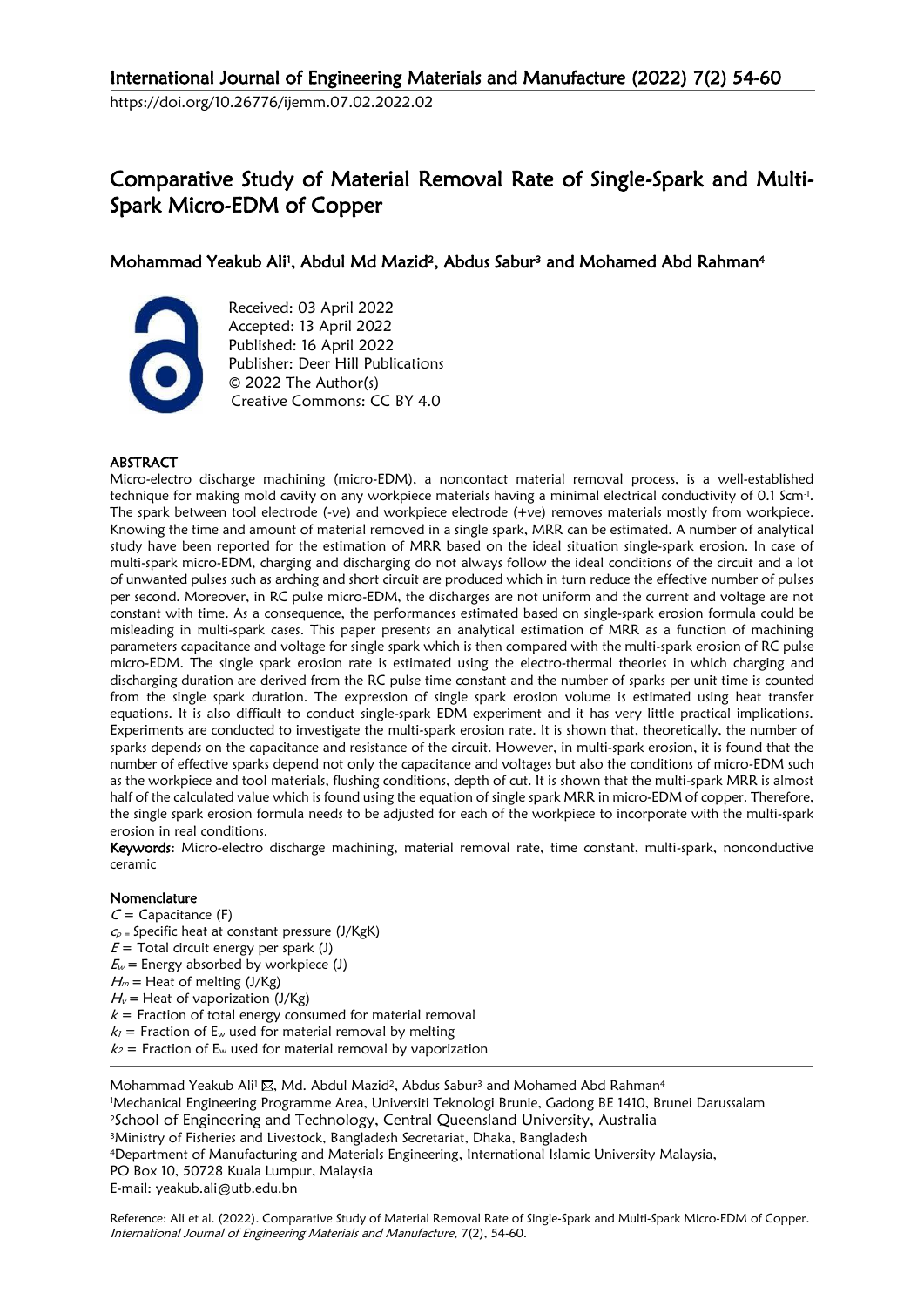- $L_m$  = Latent heat of melting (J/Kg)
- $L_v$  = Latent heat of vaporization (J/Kg)
- $N_s$  = No of sparks per second
- $R$  = Resistance ( $\Omega$ )
- $T =$  Temperature (K)
- $T_b$  = Boiling temperature (K)
- $t_c$  = Capacitance charging time (s)
- $t_{dc}$  = Capacitance discharging time (s)
- $T_i$  = Initial temperature (K)
- $T_m$  = Melting temperature (K)
- $V =$  Voltage (V)
- $V_C$  = Voltage between capacitance terminals (V)
- $V_{r}$  = Material removed by vaporization and melting (mm<sup>3</sup>)
- $V_R$  = Voltage drop over the resistance (V)
- $\rho$  = Density of the workpiece material (Kg/mm<sup>3</sup>)
- *τ* = Time constant circuit (s)

#### 1 Introduction

Micro-electro discharge machining (micro-EDM), a noncontact material removal process, is a suitable technique for microstructuring of any material having a minimal electrical conductivity of 0.1 Scm<sup>.1</sup>. A series of electrical sparks or discharges occur rapidly in a short span of time between tool electrode and workpiece during micro-EDM [1, 2]. The electrical energy is converted into thermal energy instantaneously in micro-EDM and spark energy results in melting and vaporization of both the workpiece and tool materials [3-6]. About 90% of the molten material is removed by vaporization and the material beneath the surface gets less energy which is removed by melting [6]. In micro-EDM, the material is removed precisely by low level of input energy [7]. Therefore, an RC circuit is used in micro-EDM for pulse creation due to its capability of producing very small energy with a significantly short pulse in nanosecond duration [7].

The main process characteristics of micro-EDM are material removal rate (MRR), average surface roughness and tool wear ratio. During micro-EDM, workpiece material is removed by thermal energy created due to the impingement of ion or electrons. Thus, every spark removes specific amount of material. Knowing the time and amount of material removed in a single spark, MRR is estimated as micro-EDM process characteristics. However, MRR is greatly influenced by the discharge duration and peak current even the same materials of both the electrode and workpiece. Longer discharge duration and a higher peak current result in a higher MRR and TWR with poor surface finish. On the contrary, a longer discharge duration and lower peak current reduce MRR with better surface roughness and a lower TWR [8, 9]. The MRR also depends upon the properties of the workpiece material, the tool material and dielectric fluid. The lower breakdown voltage causes an earlier occurrence of spark, which increases the MRR. Since Cu has a lower breakdown voltage than CuW, a higher MRR is obtained in micro-EDM of Al<sub>2</sub>O<sub>3</sub> with a Cu electrode [10].

A number of analytical study have been reported for the estimation of micro-EDM characteristics [11] which are developed based on amount of material removed in a single spark considering the ideal situations. These models could not include some of the effects that play a vital role in real micro-EDM process and it is recommended to consider the effect of multi-spark machining [12, 13]. In multi-spark micro-EDM, charging and discharging do not always follow the ideal conditions of the circuit [14], and a lot of unwanted pulses such as arching and short circuit are produced [15] which in turn reduce the effective number of pulses per second. Moreover, in RC pulse micro-EDM, the discharges are not uniform and the current and voltage are not constant with time [11]. As a consequence, the performances would not be same as estimated by single spark erosion and should be modified for multi-spark machining conditions. This paper presents a simple analytical estimation of  $MRR$  as a function of machining parameters capacitance and voltage for single spark which is then compared with the multi-spark erosion of RC pulse micro-EDM.

#### 2 Single Spark Micro-EDM

To make a comparison between single spark and multi-spark erosion rate, an equation of MRR hence developed considering the ideal conditions in RC pulse micro-EDM. For single spark analysis the following assumptions are considered.

- 1. The workpiece and tool materials are homogeneous in nature.
- 2. The thermo-physical properties of the workpiece material remain constant during the machining process [3].
- 3. A fraction of the total spark energy is absorbed into the workpiece by conduction and rest of the energy is dissipated to the surroundings by convection and radiation [6].
- 4. The entire material is removed from the cavity after each discharge [16] and debris is not resolidified inside or around the cavity.
- 5. The capacitor has no initial voltage and it is charged from a constant voltage source.
- 6. Ignition delay time is negligible compared to total charging and discharging time.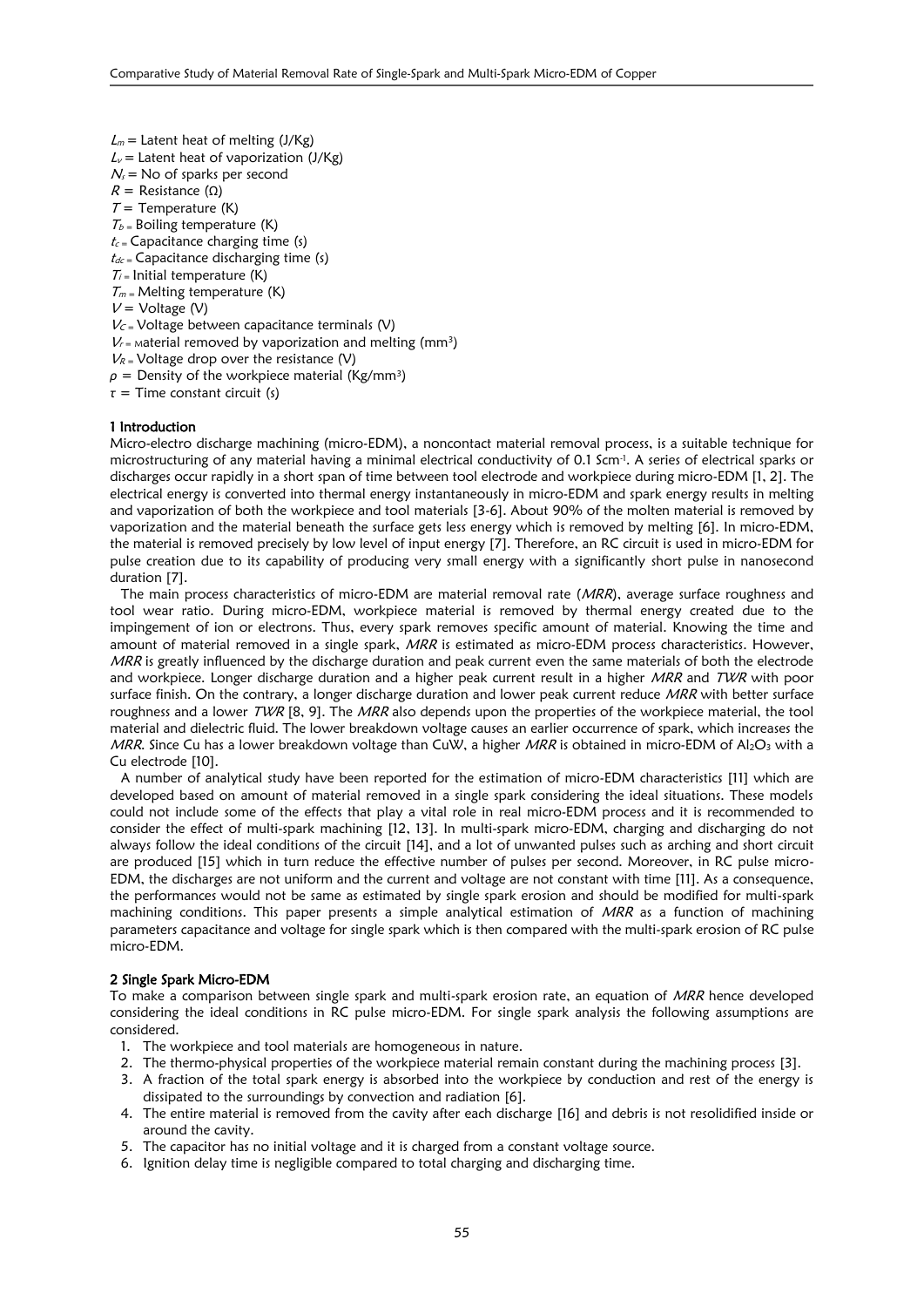A diagram of a RC pulse micro-EDM circuit with the voltages at different parts is shown in Fig. 1. It has mainly two parts; the charging part is connected to a high resistor in series and the discharging part has no resistor or is connected to a very low resistor. The energy stored in the capacitor during the charging period is completely released through the gap. The energy discharged (E) in a single spark micro-EDM is given by Eqn. (1) where C is the capacitance and V is the voltage gap.

$$
E = \frac{1}{2}CV^2\tag{1}
$$

Thus, charging and discharging time depends on the amount of capacitance and resistances connected to the circuit. To make a very quick discharge, generally the discharge circuit is kept resistance-free in the ideal condition. However, the discharging circuit exerts small resistance from dielectric fluid and the machine system. It is obvious that the smaller the time constant, the more rapidly the voltage gain or decrease that is, the faster the response and the quicker the dissipation of circuit energy [17].



Figure 1. Schematic diagram of a RC pulse micro-EDM circuit showing the voltages in different parts of charging side

#### 2.1 Estimation of Material Removal per Spark

The single spark energy of a RC micro-EDM circuit as expressed by Eqn. (1) is not utilized completely for material removal of the workpiece. Only a fraction of the spark energy causes melting and vaporization of the material and creates a micro-crater. The remaining energy supplied into the gap is lost to the surroundings. Assuming  $k$  fraction of  $E$  is utilized to remove material by melting and vaporization, thus, the discharged energy used for material removal per spark,  $E_w$  is given by:

$$
E_w = \frac{1}{2}kCV^2\tag{2}
$$

The value of  $k$  depends upon the thermal properties of the workpiece material. It is observed that the material is removed by vaporization (during the discharge) and melting (during the charging) [6]. Assuming,  $k_1$  fraction of  $E_w$  is used to vaporize the material and  $k_2$  fraction of  $E_w$  is used to melt the material only. Thus, the volume of material removed per spark can be found using Eqn. (3).

$$
V_r = \frac{kCV^2}{2} \left[ \frac{k_1}{\rho H_v} + \frac{k_2}{\rho H_m} \right]
$$
 (3)

According to Equation (3), the crater volume is the function of capacitance, voltage and volumetric heat of vaporization and melting. Thus, material removal is controlled by both the electrical parameters and thermal properties of the work material in RC pulse micro-EDM.

The number of sparks can be found from the RC circuit charging and discharging period estimation. It is observed that each spark has three stages. In the first stage, the discharge circuit is kept off, the charges are stored in the capacitor from the electric source and the capacitor voltage rises to its full capacity from zero while its current decreases to zero. The first stage is called charging or pulse-off time. In the second stage, dielectric breakdown occurs under the electromagnetic field, the resistance between the tool electrode and the workpiece decreases to zero. The second stage is referred to as ignition delay time. In the third stage, when there is virtually no resistance between the tool electrode and the workpiece, spark occurs with high current. The capacitance voltage decreases to zero. This stage is called discharging or pulse-on time. In this study, ignition delay time is assumed negligible compared to the total charging and discharging time. Therefore, the total time required for single spark in a RC pulse circuit is the summation of charging and discharging time of capacitor. Total number of sparks per second  $(N_s)$ , is the reciprocal of total time required for single spark and it can be expressed by Equation (4).

$$
N_s = \frac{1}{t_c + t_{dc}} = \frac{1}{5R_1C + 5R_2C} = \frac{1}{5C(R_1 + R_2)}
$$
(4)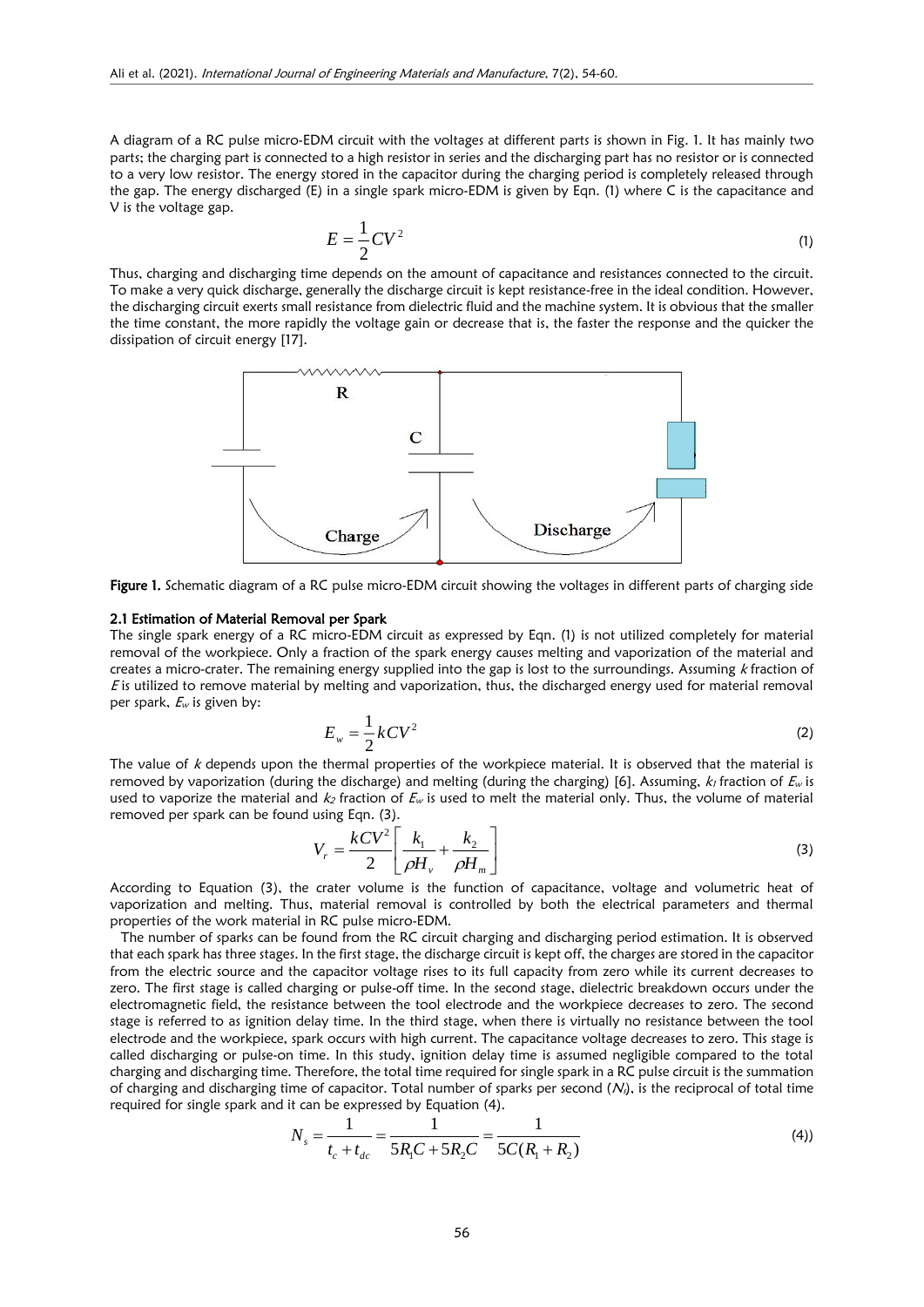The total number of sparks in unit time is the function of capacitance and resistances. Therefore,  $N_s$  can be increased or decreased by changing either the capacitance or resistances or both in a RC pulse micro-EDM circuit.

#### 2.2 MRR for Single Spark

The material removal rate (MRR) is defined as the volume of material removed per unit time. It is calculated by multiplying the volume of material removed in a single spark by the number of sparks occurring in unit time assuming that each of the sparks removes same amount of materials. Thus, the  $MRR$  is expressed by Eqn. (5) as below.

$$
MRR = N_s \times \frac{kCV^2}{2\rho} \left[ \frac{k_1}{H_v} + \frac{k_2}{H_m} \right]
$$
 (5)

This is the expression of MRR for single spark erosion in RC pulse micro-EDM which shows that the electrical parameters, number of sparks per unit time and thermal properties of the material directly controls the erosion rate.

### 3 MRR for Multi-spark micro-EDM

Effective spark generation depends on many conditions such as the electrical and physical properties of workpiece and tool electrode, flushing conditions, spark gap, depth of the machining [16, 19, 20]. Due to the stochastic nature of micro-EDM, it is difficult to estimate the number of effective sparks theoretically. Therefore, micro-EDM of copper is conducted to investigate the deviation of experimental  $MRR$  from the  $MRR$  of ideal conditions. Experiments were accomplished by a multi-purpose miniature machine tool (DT-110, Mikrotools Inc., Singapore) using the machining conditions as given in Table 1. The DOE was done based on two parameters capacitance and voltage of four levels as shown in Table 2.

Twelve experiments based on selected parameters (Table 2) were designed and conducted. Micro-holes were drilled on copper workpiece with 1 mm diameter copper tool electrode using kerosene dielectric fluid. To investigate the material removal mechanism and crater geometry, a SEM micrograph of the machined copper workpiece was captured as shown in Fig. 2. Copper micro-craters are observed to have a clear and identical geometric pattern because of the uniform removal of material by melting and vaporization. The micrograph also showed no cracks on the machined surface and micro-crater is spherical in shape.

Finally, actual volume of the removed material was found by measuring the depth and diameter of the drilled holes. Then MRR was then calculated for each of the experiments. The twelve experiments and their corresponding MRR are listed in Table 3. The theoretical MRR (Eqn. 5) and experimental actual MRR are compared graphically as shown in Fig. 3. It is observed from Fig. 3 that the experimental MRR is about half of the theoretical MRR. Eqn. (5) has been formulated considering the ideal situation based on a single spark erosion volume. In multi-spark machining, charging and discharging do not follow the estimated time constant and there are many missing sparks among the estimated number of theoretical sparks. As such the number of effective sparks is less than the theoretical number of sparks in micro-EDM which reduces the MRR in multi-spark machining condition. Therefore, the MRR as expressed by Eqn. (5) is found to be valid for single spark machining only and it is not valid for multi-spark machining for real application in making molds and or other products. However, the single-spark MRR expression can be adjusted to use for multi-spark MRR purposes. As such based on experimental study as discussed above, Eqn. (5) can be transformed for multi-spark MRR purposes by with a multiplying factor, η as expressed by Eqn. (6). The value of the correction factor would be different for different materials and conditions which would be estimated empirically. In this experimental study of copper workpiece material, the value of the multiplying factor was found to be  $\eta = 0.5$ .

$$
MRR_{adj} = \eta \times N_s \times \frac{kCV^2}{2\rho} \left[ \frac{k_1}{H_v} + \frac{k_2}{H_m} \right]
$$
 (6)

| Conditions                                 | <b>Values</b>    |
|--------------------------------------------|------------------|
| Variable parameter                         |                  |
| Capacitance, $C(nF)$                       | 10, 1, 0.22, 0.1 |
| Voltage, $V(V)$                            | 100, 90, 80      |
| Constant conditions                        |                  |
| Specific heat, $c_p$ (J/Kg <sup>o</sup> C) | 390              |
| Melting temperature, $T_m$ (°C)            | 1084             |
| Boiling temperature, $T_b$ (°C)            | 2562             |
| Room temperature, $T_0$ (°C)               | 20               |
| Latent heat of melting, $L_m$ (J/Kg)       | 207000           |
| Latent heat of vaporization, $L_v$ (J/Kg)  | 4730000          |
| Density, $\rho$ (Kg/m <sup>3</sup> )       | 8960             |
| RC circuit resistance, $R_1(\Omega)$       | 1000             |

#### Table 1. Micro-EDM conditions for copper material [6]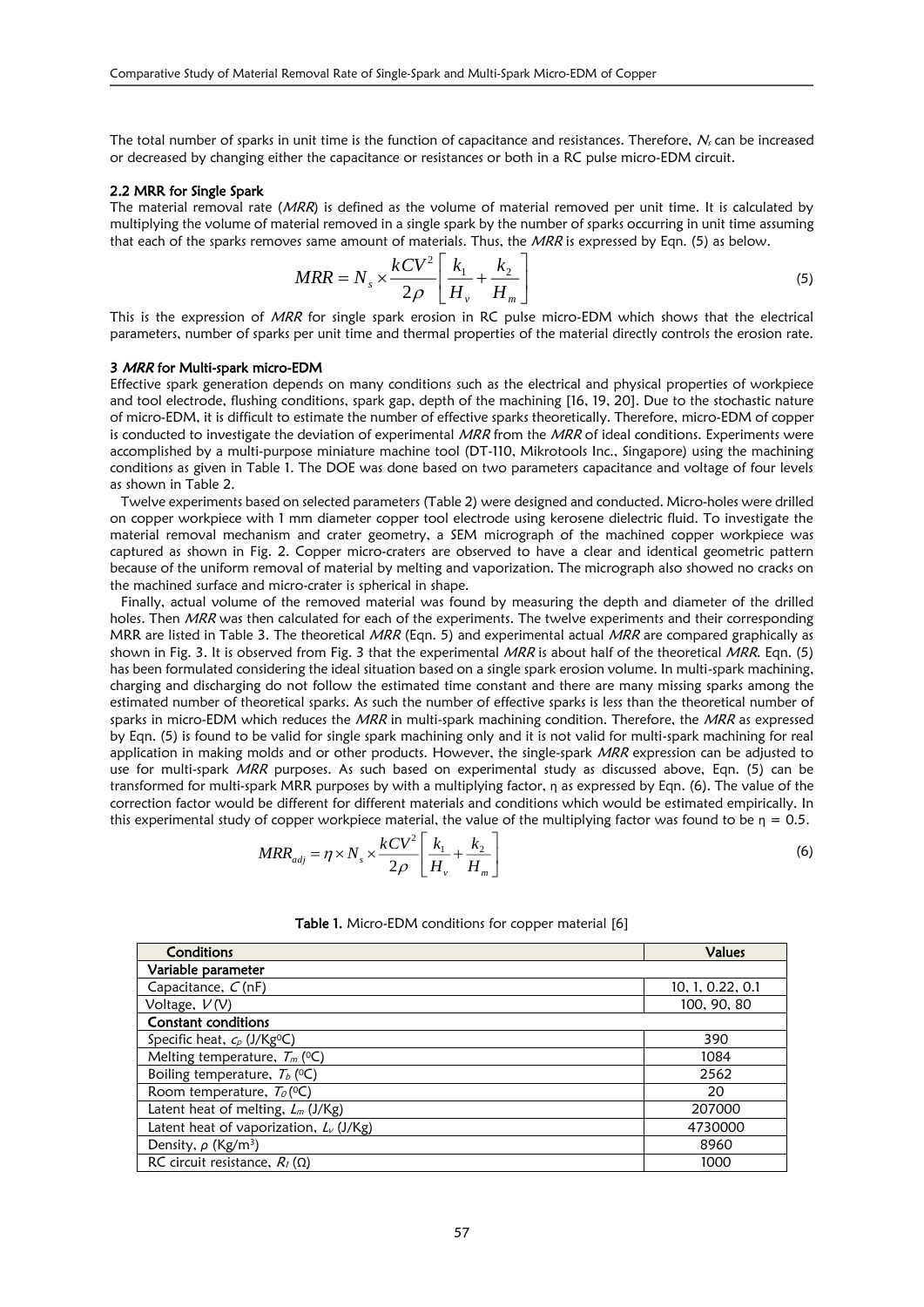| Conditions                                                              | <b>Values</b> |
|-------------------------------------------------------------------------|---------------|
| Fraction of energy consumed for material removal, $k$ (%)               | 4.35          |
| Fraction of energy consumed for material removal by melting, $k_1$      | 0.11x k       |
| Fraction of energy consumed for material removal by vaporization, $k_2$ | 0.89xk        |
| Dielectric fluid                                                        | Kerosene      |
| Cylindrical copper rod tool electrode diameter (mm)                     |               |
| Tool polarity                                                           | -ve           |
| Feed rate, $f(\mu m/s)$                                                 | 0.2           |
| Speed, $n$ (rpm)                                                        | 300           |

Table 2. Experimental Micro-EDM parameters for MRR of copper workpiece

| Parameter          | Level |              |     |     |  |
|--------------------|-------|--------------|-----|-----|--|
|                    |       |              | /// |     |  |
| Capacitance C (nF) | ◡. ៶  | ר רח<br>◡.∠∠ |     |     |  |
| Voltage V (V)      | 80    | 90           | 100 | 110 |  |

|                | $\mathcal{C}_{0}$<br>(nF) | $\mathcal{V}$<br>(V) | $MRR$ (mm <sup>3</sup> /s)<br>(Eqn. 5) | $MRR_{ex}$<br>(mm <sup>3</sup> /s) | $MRR_{ex}$<br><b>MRR</b> |
|----------------|---------------------------|----------------------|----------------------------------------|------------------------------------|--------------------------|
| 1              | 10                        | 100                  | 0.001586                               | 0.000726                           | 0.458                    |
| 2              | 10                        | 90                   | 0.001285<br>0.000664                   |                                    | 0.517                    |
| 3              | 10                        | 80                   | 0.001015                               | 0.000523                           | 0.516                    |
| $\overline{4}$ | 1.0                       | 100                  | 0.001586                               | 0.000633                           | 0.400                    |
| 5              | 1.0                       | 90                   | 0.001285                               | 0.000603                           | 0.470                    |
| 6              | 1.0                       | 80                   | 0.001015                               | 0.000503                           | 0.496                    |
| 7              | 0.22                      | 100                  | 0.001586                               | 0.000876                           | 0.552                    |
| 8              | 0.22                      | 90                   | 0.001285                               | 0.000790                           | 0.615                    |
| 9              | 0.22                      | 80                   | 0.001015                               | 0.000669                           | 0.660                    |
| 10             | 0.1                       | 100                  | 0.001586                               | 0.000654                           | 0.412                    |
| 11             | 0.1                       | 90                   | 0.001285                               | 0.000510                           | 0.397                    |
| 12             | 0.1                       | 80                   | 0.001015                               | 0.000458                           | 0.451                    |

Table 3. Theoretical and experimental MRR in micro-EDM



**Figure 2.** SEM micrograph of surface texture in micro-EDM of copper showing a spherical micro-crater.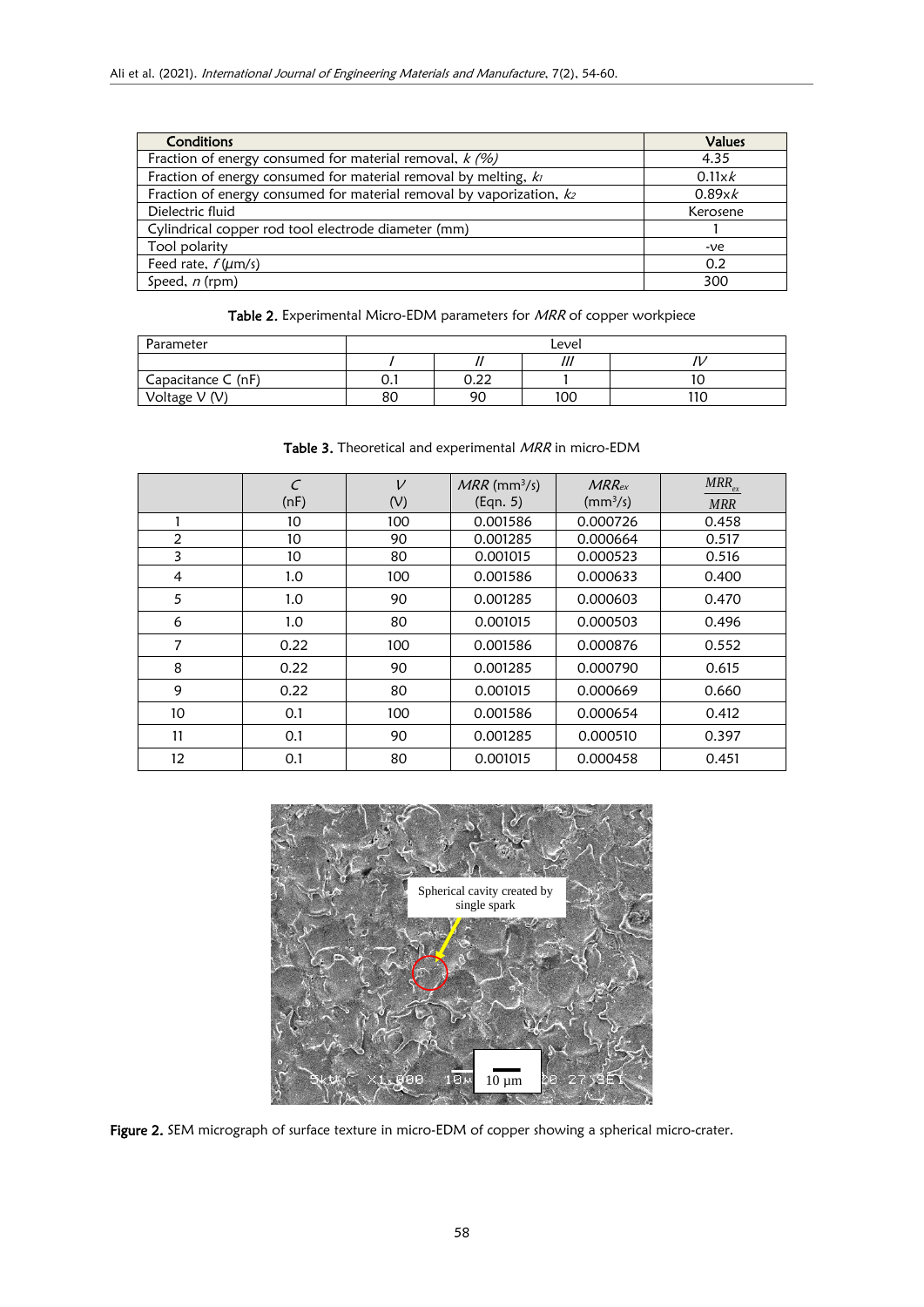

Figure 3. Comparison of theoretical and experimental MRR of micro-EDM of copper

#### 4 Conclusions

In this study, the mechanism of material removal and the MRR for single-spark and multi-spark micro-EDM are compared. MRR due to single spark is formulated based on electro-thermal mechanism. Then during real experimental machining number of sparks and total machining time are counted. The volume of material removal was measured and then converted into MRR. The experiments were repeated many times and a significant difference in MRR due to single-spark and multi-spark micro EDM was observed. The specific findings of this study are as follows:

- 1. In ideal conditions, number of spark depends on capacitance and resistance. The number of effective sparks is found to be identical with theoretically calculated values at the initial machining stage. However, the frequency of effective discharges decreases with the progress of the machining due to inability of debris flushing.
- 2. In micro-EDM of copper, it is observed that the experimental  $MRR$  in multi-spark is almost half of the theoretical MRR in single spark. This indicates that the MRR reduces by a higher percentage due to the creation of ineffective pulses in multi-spark erosion. Therefore, a correction factor is needed to adjust in multi-spark erosion.
- 3. The MRR in multi-spark micro-EDM is the function of effective sparks generated in the specified duration which depends on many factors such as the electrical and physical properties of materials, flushing conditions, spark gap, depth of the machining. As an experimental correction factor, it includes all these conditions in estimation of MRR.
- 4. In this experimental study it was found that the correction factor is to be 0.5 for coper workpiece and copper tool electrode (i.e.,  $\eta = 0.5$  in Equation 6)

#### Acknowledgements

The authors would like to thank the Ministry of Higher Education of Malaysia (MOHE) for financial support under Research Grant FRGS 14-131-0372.

#### References

- 1. Hösel, T., Müller, C., & Reinecke, H.: 'Spark erosive structuring of electrically nonconductive zirconia with an assisting electrode', CIRP J. Manuf. Sci. Technol., 2011, 4, (4), pp. 357-361
- 2. Maity, K., & Singh, R. K.: 'An optimisation of micro-EDM operation for fabrication of micro-hole', Int. J. Adv. Manuf. Technol., 2012, 61, (9-12), pp. 1221-1229
- 3. Wong, Y., Rahman, M., Lim, H., Han, H., & Ravi, N.: 'Investigation of micro-EDM material removal characteristics using single RC-pulse discharges', J. Mater. Process. Technol. 2003, 140, (1), pp. 303-307
- 4. Yang, X., Guo, J., Chen, X., & Kunieda, M.: 'Molecular dynamics simulation of the material removal mechanism in micro-EDM', Precis. Eng., 2011, 35, (1), pp. 51-57
- 5. Yoo, B. H., Min, B.-K., & Lee, S. J.: 'Analysis of the machining characteristics of EDM as functions of the mobilities of electrons and ions', Int. J. Precis. Eng. Manuf., 2010, 11, (4), pp. 629-632
- 6. Zahiruddin, M., & Kunieda, M.: 'Comparison of energy and removal efficiencies between micro and macro EDM', CIRP Ann. Manuf. Technol., 2012, 61, (1), pp. 187-190